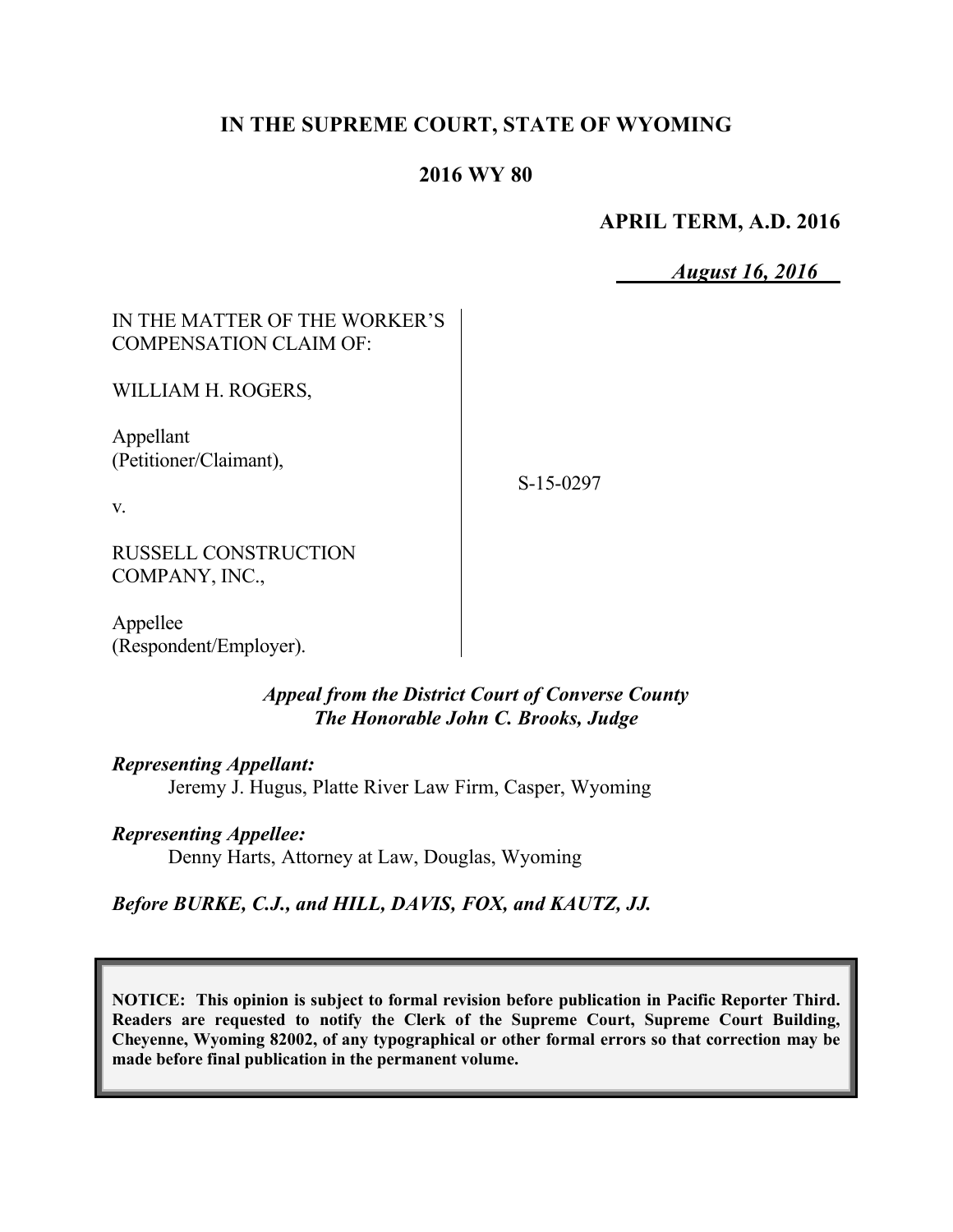**DAVIS**, Justice.

l

[¶1] William Rogers appeals from a district court order affirming the Office of Administrative Hearing's (OAH) denial of his claim for worker's compensation benefits. We affirm.

#### **ISSUES**

[¶2] Rogers raises two issues relating to the OAH decision. We restate them as follows:

> 1. Was the hearing examiner's determination that Rogers failed to prove a compensable workplace injury supported by substantial evidence, and if so, was it nonetheless arbitrary and capricious?

> 2. Was the hearing examiner's determination that Rogers failed to prove that the late filing of his report of injury did not prejudice his employer or the Workers' Compensation Division (Division) supported by substantial evidence, and if so, was it nonetheless arbitrary and capricious?

Because of our resolution of the first issue, we need not reach the second.<sup>1</sup>

#### **FACTS**

[¶3] On November 19, 2013, Rogers was working at the Dave Johnson Power Plant near Glenrock for Russell Construction Company (Russell), along with his supervisor Blake Palmer and another worker, George Emery.<sup>2</sup> The three men were pouring and finishing concrete in a footer form that was sixteen inches wide and eight to twelve inches deep, with vertical rebar dowels sticking up in its center. The form was in a trench that was two and a half to three feet deep. Palmer was guiding the chute of the concrete mixer truck while Rogers and Emery worked to level and finish the poured concrete. Approximately fifteen feet from a ninety degree turn in the form, and just past a point where several pipes or conduits crossed the trench, the chute momentarily caught on a piece of wire attached to the rebar and then popped up with some force.

<sup>&</sup>lt;sup>1</sup> Wyo. Stat. Ann. § 27-14-502 (LexisNexis 2015) creates a presumption that a claim will be denied if the report of injury is not timely filed, and it permits rebuttal of that presumption by a showing of a lack of prejudice by clear and convincing evidence. The district court did not rule on the hearing officer's disposition of those questions.

 $2$  Rogers claimed in his Report of Injury that the events occurred on December 2, 2013, but testimony and documents introduced at the contested case hearing drew his concession that November 19 was likely the correct date.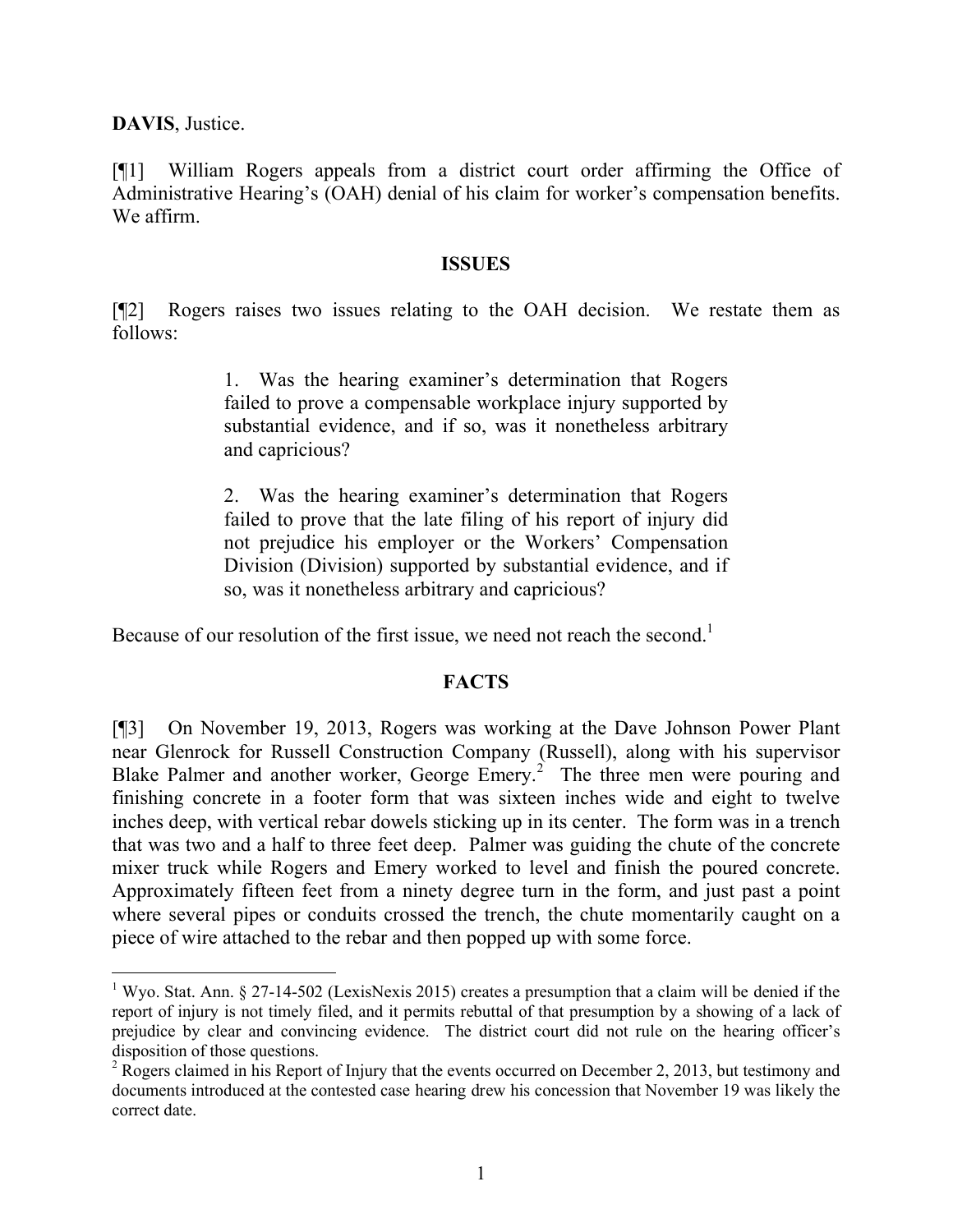[¶4] Rogers claimed that when it sprang up, the chute came close to his head, startled him, and caused him to step back. He testified that when he did so, he tripped and fell backward against a ledge of old concrete protruding from the side of the trench. He also claimed that Palmer was facing him, and he was so close he must have seen the fall, and that Palmer in fact asked him if he was all right after he stood up.

[¶5] However, Palmer and Emery testified that Rogers was farther away from the chute, at the corner of the trench, and separated from it by conduit. Both testified that they did not see Rogers fall, despite their proximity to where Rogers claimed to have been injured. Furthermore, they testified that he did not mention that he had fallen during the pour. Rogers continued to work that day and afterward, and he did not seek medical attention for nearly a month.

[¶6] On December 18, 2013, he spent most of the day knocking down a portion of a cement block wall with a hammer drill.<sup>3</sup> He felt unusually stiff and sore at the end of the day, and he therefore visited the emergency room at the Memorial Hospital of Converse County.

[¶7] A report concerning diagnostic x-rays of Rogers' spine taken during that visit revealed that he had undergone some kind of previous lumbar spine study at that facility in early 2009.<sup>4</sup> A radiologist who reviewed the films found no fractures, but he did observe partial sacralization of the fifth lumbar and first sacral vertebrae. The report reflected an essentially fused disc space at that level, as well as minimal spondylolisthesis at the fourth and fifth lumbar vertebrae, which reduced the disc space somewhat.<sup>5</sup> The report noted no instability on flexion and extension. Rogers was diagnosed as suffering from muscle strain in his lower back, given some medication, and sent home with worker's compensation paperwork.

[¶8] Rogers testified that he filled out that paperwork, took it to Russell's office manager the next day, and advised her that the doctor said he should not return to work until the pain went away or another doctor released him for work. $6$  Two days later, he drove to Oklahoma for the Christmas holiday, planning to stay there for the two to three

<sup>&</sup>lt;sup>3</sup> Rogers reported he had been using a jackhammer, but Palmer and Emery identified the tool used and indicated that Russell did no jackhammer work on that job.

<sup>&</sup>lt;sup>4</sup> Rogers testified that he was treated at the facility for back pain on the date of the prior films, February 28, 2009.

 $<sup>5</sup>$  Sacralization is the harmless congenital fusion of the lowest lumbar vertebra to the top of the sacrum.</sup> *Collins Dictionary of Medicine* (2004, 2005), retrieved Aug. 20, 2016, from http://medicaldictionary.thefreedictionary.com/sacralization. Spondylolisthesis is the forward displacement of a vertebra relative to the one under it, usually due to congenital weakness of the bony arch in the lower vertebra which bears facets of the upper vertebra. *Collins Dictionary of Medicine* (2004, 2005), retrieved Aug. 20, 2016, from http://medical-dictionary.thefreedictionary.com/spondylolisthesis.

<sup>&</sup>lt;sup>6</sup> The medical records we have do not actually reflect this advice.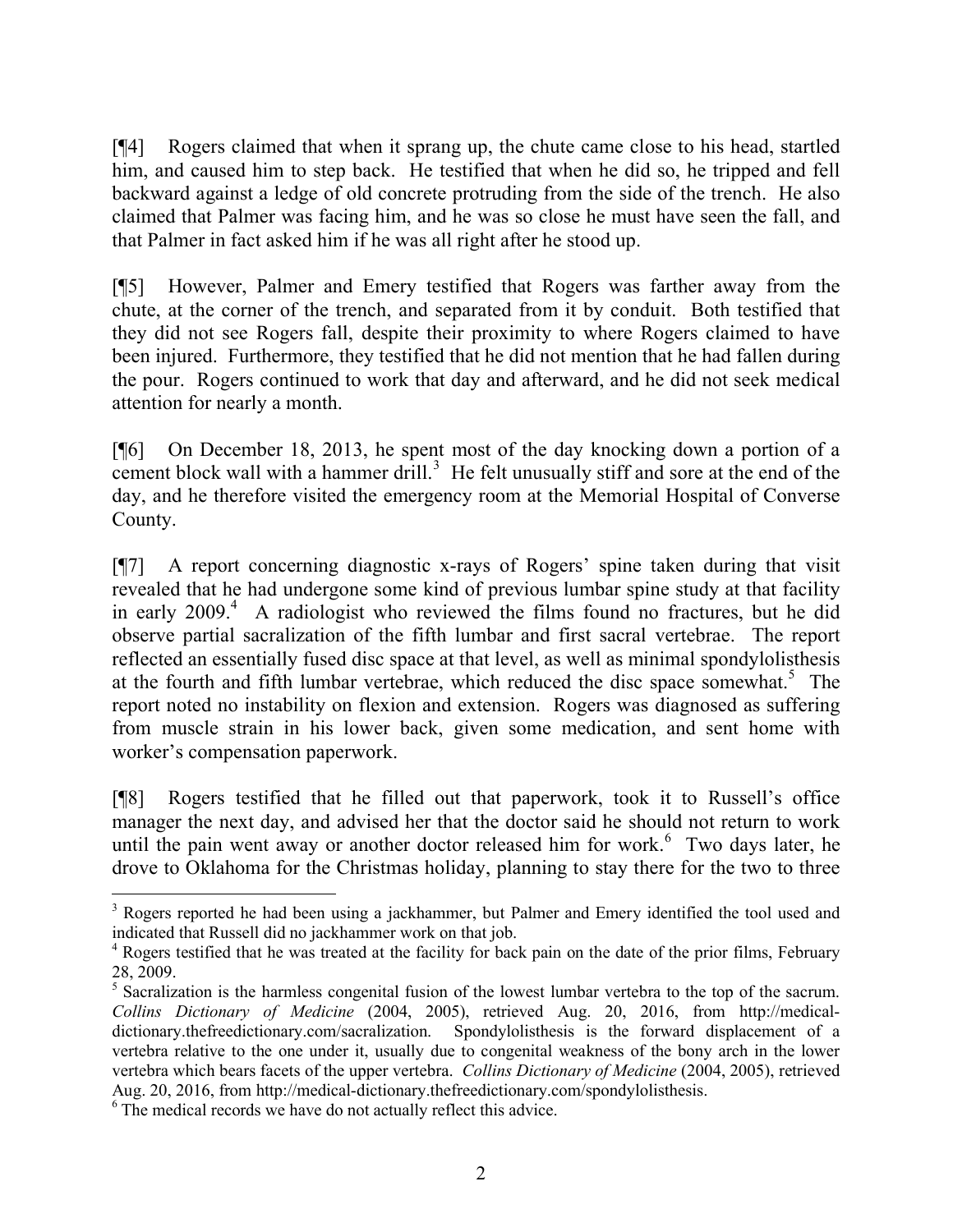weeks he said the Converse County emergency physician said it would likely take for his back to feel better.

[¶9] He later decided to see an Oklahoma physician, and he contacted a Wyoming attorney for advice as to how to assure that his medical expenses would be covered by the Division. He was advised to file what he called "another" Report of Injury.<sup>7</sup> He did so on approximately January 21, 2014, and in that document he claimed he had suffered a first-time injury to his lumbar spine after falling on his back while pouring concrete.

[¶10] On February 4 and February 25, 2014, advanced practice registered nurse/certified nurse practitioner (CNP) Bronwyn Howard examined Rogers in Oklahoma.<sup>8</sup> She initially diagnosed him as suffering from a lumbar strain or sprain, and prescribed medications to relieve pain and spasm. She also ordered an MRI, a considerably more sophisticated study than the plain film x-rays Rogers previously had. The radiology report of that study reflected possible spinal changes due to mild degenerative narrowing of the spinal canal and nerve exit points due to mild disc bulging and facet enlargement between the fourth and fifth lumbar vertebrae. It also indicated that the radiologist saw mild disc shrinkage and facet enlargement between the fifth lumbar and first sacral vertebrae. Howard therefore referred Rogers to a Tulsa neurologist for evaluation.<sup>9</sup> She also notified the Division that he would have to severely limit his activity and that he was therefore temporarily disabled.

[¶11] On February 21, 2014, the Division issued a determination that Rogers had suffered a compensable injury. Russell objected to that determination, restating its previous response that the claim was fraudulent. The Division referred the case to the OAH for a hearing, which was held on January 7, 2015.

[¶12] Only Rogers, Palmer, and Emery testified at the hearing, and no deposition testimony of medical professionals was offered. However, several exhibits, including some medical records, were admitted. Russell argued that Rogers had not shown his back problems were caused by a workplace incident, and that the evidence showed they were instead the result of a preexisting degenerative spinal condition.

<sup>&</sup>lt;sup>7</sup> The Division's letter to Rogers on January 31, 2014, indicates this was the only such report it had received. The Division noted that no Report of Injury had been submitted to it within the 10-day time limit of Wyo. Stat. Ann. § 27-14-502(a). That provision requires the employee to file that report with both the employer and the Division. Moreover, various communications from Russell to the Division indicated that Rogers had not reported any injury to the company prior to January 21, and that they had not heard from him between December 20, 2013 and February 4, 2014.

<sup>&</sup>lt;sup>8</sup> Nowhere does the record suggest that Howard enjoyed the benefit of access to any materials relating to Rogers' earlier examination in Converse County. A letter written shortly before the hearing in this case indicated that she had treated Rogers for two years, and our record obviously does not contain a complete set of her records if that is the case.

 $9<sup>9</sup>$  The record is silent as to whether Roger ever saw the neurologist.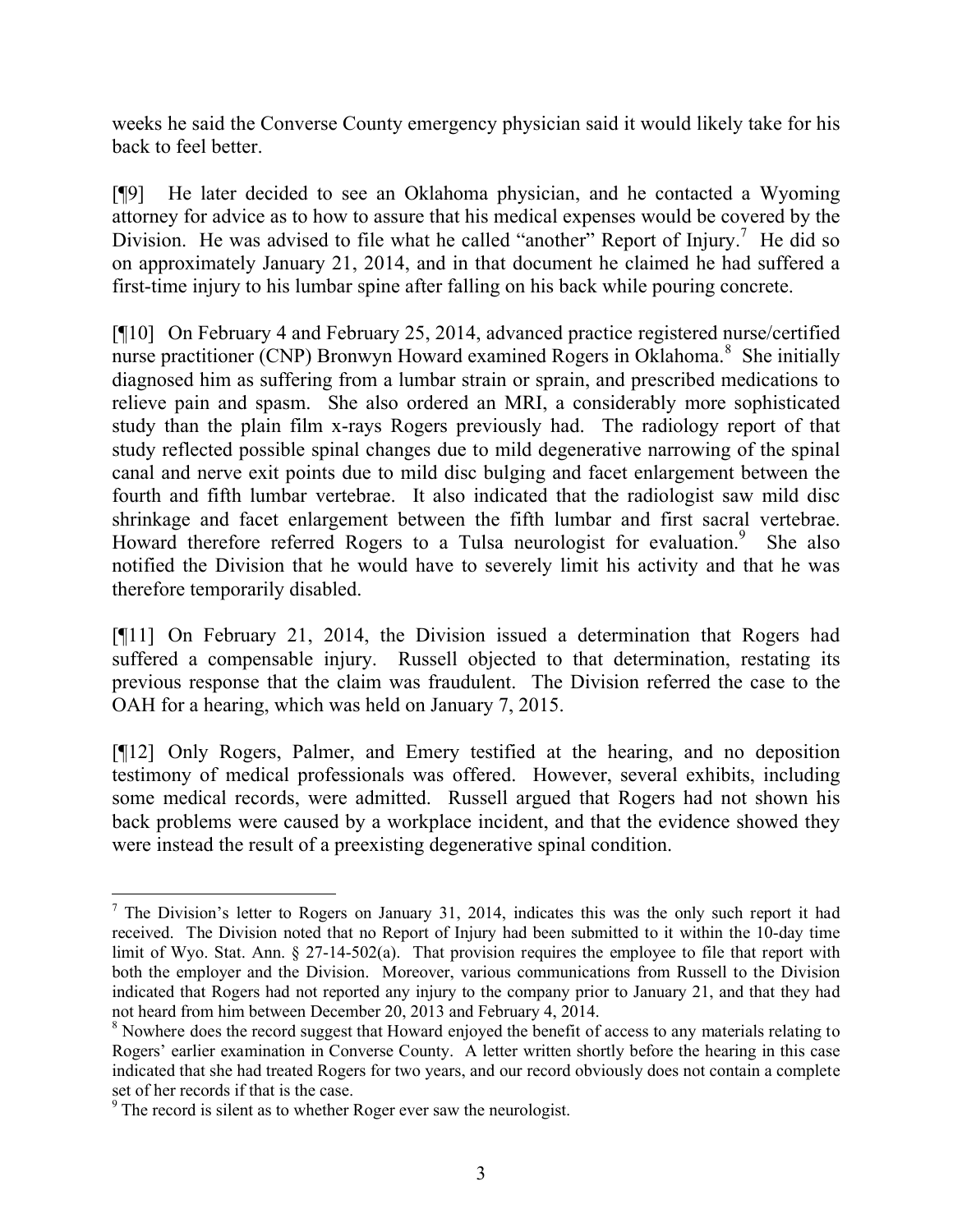[¶13] The hearing examiner ultimately agreed in a detailed 43-page "Findings of Fact, Conclusions of Law, and Order" dated February 25, 2015. He noted many conflicts and deficiencies in the testimony presented at the hearing, as well as the absence of medical evidence to establish how the alleged workplace incident could have caused the injury Rogers claimed. He concluded that Rogers had not proved that he suffered a compensable injury on either November 19 or December 2, 2013, and consequently denied benefits. He also found that Rogers failed to timely file a report of injury, and that he failed to prove a lack of prejudice from doing so.

[¶14] Rogers then petitioned for judicial review of that decision, and the district court affirmed. This appeal followed.

## **DISCUSSION**

[¶15] In appeals from a district court's review of an administrative decision, this Court examines the case as if it had come to us directly from the agency. We review conclusions of law *de novo*, but apply the substantial evidence standard to an agency's findings of fact. That is, we determine whether evidence in the record provides a rational basis for those finding. We defer to the agency's determinations as to the credibility of witnesses and whether the claimant carried his burden of proof, unless those determinations are clearly contrary to the overwhelming weight of the evidence. Finally, as a safety net, we employ the arbitrary and capricious standard to claims that the agency failed to admit clearly admissible evidence, or failed to produce findings of fact or conclusions of law sufficient to explain its decision. *Leavitt v. State ex rel. Wyoming Workers' Safety & Comp. Div.*, 2013 WY 95, ¶¶ 17-19, 307 P.3d 835, 840 (Wyo. 2013).

[¶16] At the agency level, a worker's compensation claimant must establish that the particular physical malady for which he is seeking benefits is compensable and that it is causally connected to a specified on-the-job incident by a preponderance of the evidence. A claimant cannot recover for a condition which is a result of normal aging and day-today life activities. *In re Hirsch*, 2014 WY 61, ¶¶ 36-37, 323 P.3d 1107, 1115 (Wyo. 2014) (citing Wyo. Stat. Ann. § 27-14-102 (a)(xi)). Except in exceedingly obvious cases, proof of causation requires expert testimony to a reasonable degree of medical probability that a workplace event materially contributed to the precipitation, aggravation, or acceleration of the bodily damage for which compensation is sought—i.e., that it more probably than not had that effect. *Stevens v. State ex rel. Wyoming Dep't of Workforce Servs.*, 2014 WY 153, ¶ 50 n.6, 338 P.3d 921, 932 n.6 (Wyo. 2014).

[¶17] Rogers challenges a number of the hearing examiner's findings of fact as being unsupported by substantial evidence and arbitrary and capricious. He does not, however, suggest that admissible evidence contrary to those findings was excluded from the hearing or the record in general. In fact, his arguments rely solely upon record evidence. Consequently, the arbitrary and capricious standard is inapplicable, and we will review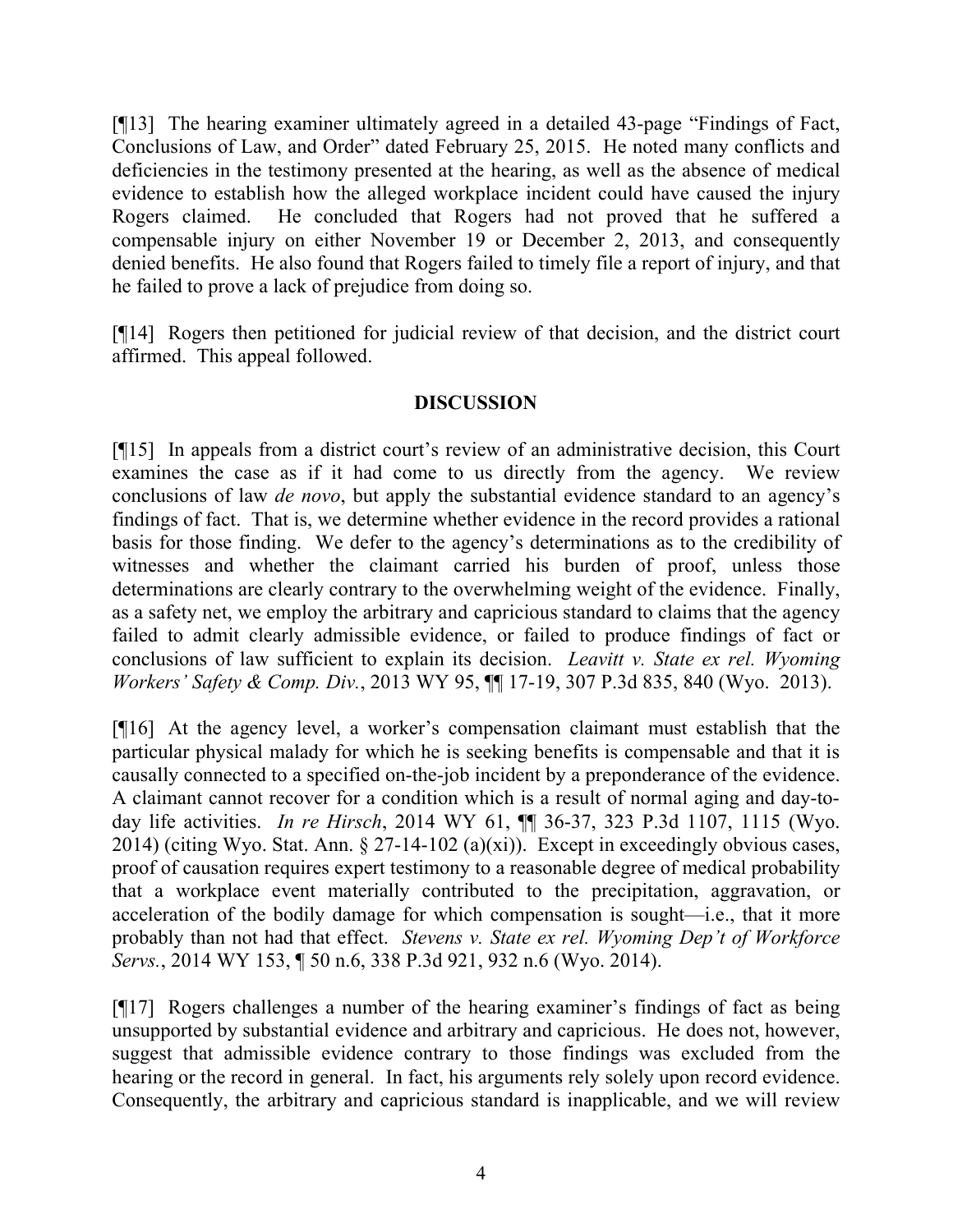the findings of fact only to determine whether they are reasonably based on substantial evidence.

[¶18] Rogers first takes issue with the hearing examiner's findings that his testimony about his alleged fall was uncorroborated. He asks us to evaluate those statements by reading them literally, and to contradict that literal reading directs us to snippets from statements made by Emery and Palmer. The hearing examiner found, in substance, that Rogers' testimony was corroborated, to the extent it was, by nothing more than his restatement of his version of the facts to others, and not by the testimony of either Emery or Palmer.

[¶19] Rogers points to Emery's testimony about a conversation he had with him on their way home from work on the day of his alleged fall. Rogers' insistence that he gave a detailed and nearly contemporaneous account of the accident comes primarily from his attorney's questions rather than Emery's answers to them. Emery actually described a general conversation between two co-workers about how they were both sore at the end of a work day, which was the sort of conversation they had many times after a physically demanding day. When asked if he knew Rogers had hurt himself that day, Emery could only reply that "he said he did." In light of Emery's and Palmer's testimony that, despite working close to Rogers on the day the footers were poured, neither of them saw or heard him fall, or saw him on the ground,<sup>10</sup> one would have to strain to find that conversation corroborative of his version of the event, and the hearing examiner did not make that stretch. We defer to a hearing examiner's decision concerning the weight to be given to evidence unless it is clearly contrary to the overwhelming weight of the evidence. *In re Vandre*, 2015 WY 52, ¶ 34, 346 P.3d 946, 959 (Wyo. 2015). We cannot say it was in this case.

[¶20] Rogers also directs us to a brief note made by a Division employee, Gina Salazar, regarding a telephone conversation with Palmer. Palmer allegedly told Salazar that he saw Rogers "fall back" but was unsure if he did it on purpose. The hearing officer gave little weight to this evidence for legitimate reasons. Palmer did not recall having any such conversation with Salazar, and Salazar was not called as a witness to provide context and foundation to support the second-hand statement. Once again, we defer to the hearing examiner's decision as to the weight to be given to this evidence. *Id.*

[¶21] Rogers also takes issue with the hearing examiner's finding that there was no evidence that he reported going to the emergency room on December 18, 2013, until much later, on January 21, 2014. We believe that statement was meant to convey that no evidence other than his testimony supported his assertion that he reported the hospital

l

<sup>&</sup>lt;sup>10</sup> Emery did testify at one point that he saw Rogers leaning against the corner of the trench, but that he was approximately fifteen feet from the position of the concrete chute and separated from it by three groups of conduit that crossed the trench.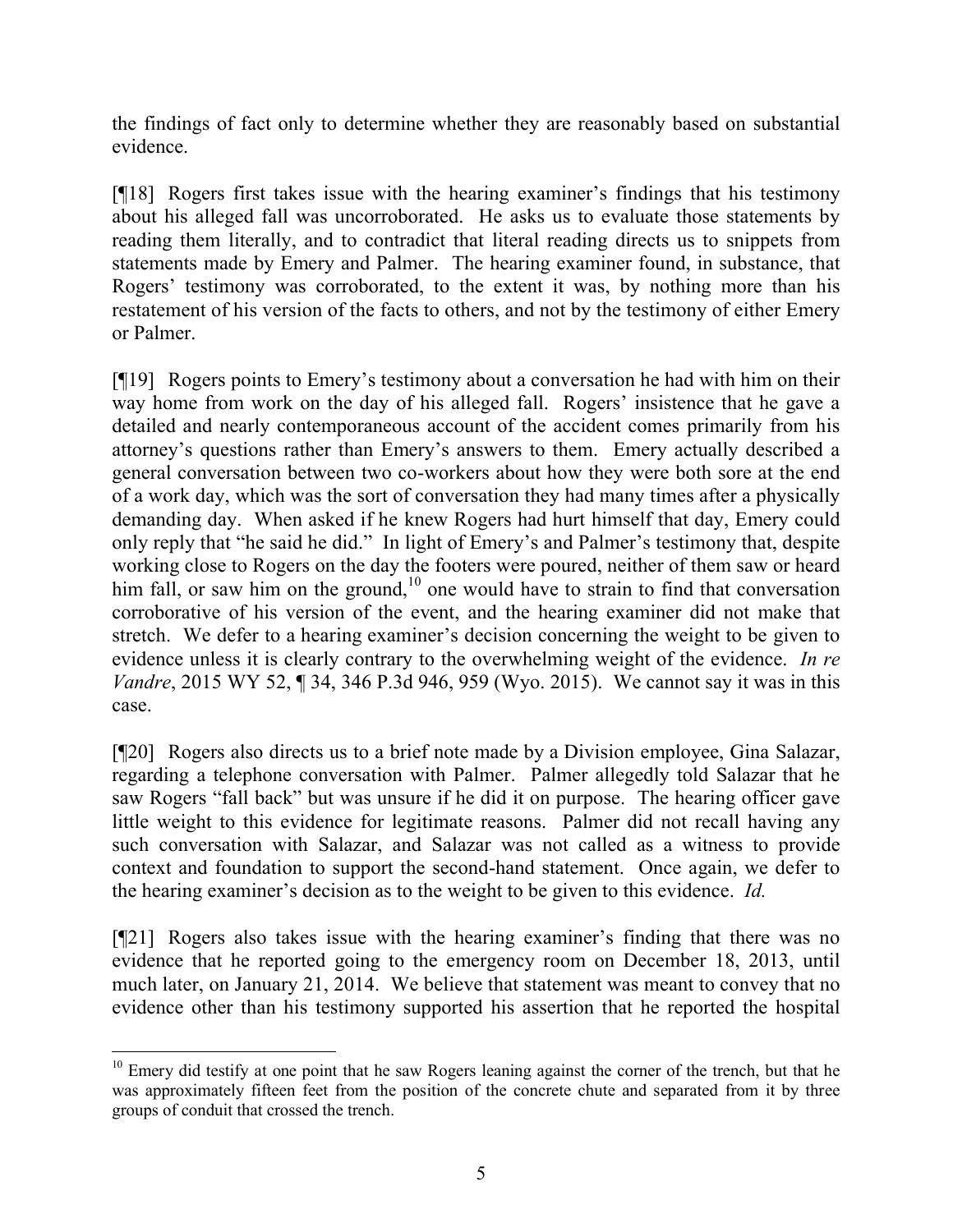visit to Russell's office manager the next day, December 19. The hearing examiner recognized that Rogers testified to that effect, but he also found it significant that Rogers did not call the office manager or any other office personnel he allegedly spoke to that day to corroborate that testimony. We cannot fault the examiner for doing so.

[¶22] The closest Rogers came to a legitimate criticism relates to the examiner's statement that, upon being confronted with a medical report indicating he had previously undergone lumbar spine examinations, Rogers said he did not know what the lumbar spine was. We have scoured the record, and we cannot find anywhere that he made such a statement. Rogers testified that he had a history of back pain which had resolved itself, and the Converse County hospital record likewise indicates a history of back pain. The statement that does not appear in the record is of doubtful importance, although it could perhaps indicate that Rogers was being evasive. We have previously held that only those findings which are necessary to support a hearing examiner's decision must be supported by facts in the record. *Leavitt,* ¶ 32, 307 P.3d at 842. This particular finding was unnecessary to the decision, and it is unimportant when considered in the context of the entire record.

[¶23] Finally, Rogers takes issue with the hearing examiner's determination that he provided no evidence that his alleged fall injured his lumbar spine. In large part, he relies on a seven-line letter sent to him by CNP Howard two days before the OAH hearing. There Howard stated:

> To the best of my judgment and experience there is a reasonable degree of probability in my observation in the findings in his physical exam and MRI are consistent with the type of injury that he describes and potentially consistent with continued aggravating assault of the continue [sic] jack hammering.

The hearing examiner found that statement less than compelling.

[¶24] As noted above, proof of causation usually requires expert medical testimony that a workplace event more probably than not effected the bodily damage for which compensation is sought. In contrast, Howard's statement conveys only the likelihood that Rogers' strained muscles and disc bulge could be consistent with a fall, and the likelihood that they are potentially consistent with using a jackhammer. To our ears that is indistinguishable from an opinion that an accident could possibly have caused a lower back condition. It is the sort of opinion that we have held insufficient to satisfy a claimant's obligation to prove causation. *Guerrero v. State ex rel. Wyoming Dep't of Workforce Servs.*, 2015 WY 88, ¶ 19, 352 P.3d 262, 268 (Wyo. 2015).